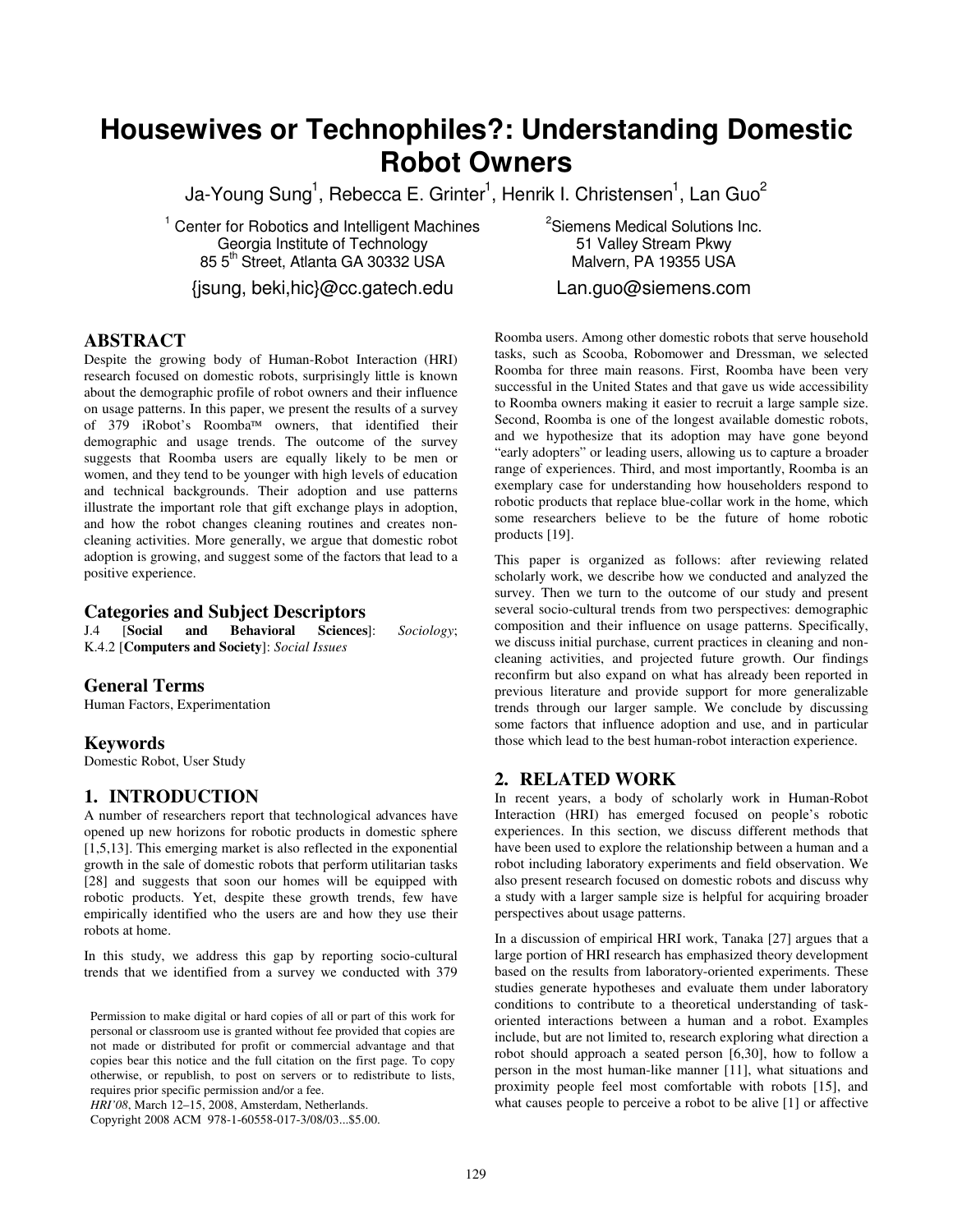without verbal or facial expression [3]. Another stream of work has focused on methodology development and its evaluation. This research offers technologies and empirical tools to better study the subtle yet dynamic nature of interaction between a human and a robot in future HRI studies [16,24,29]. The commonality across these various efforts is that they all strove for rich and accurate information about the interactions between humans and robots.

Following in this tradition, the latest trend in HRI has been to leverage qualitative methods and ethnography—methods and theories that have their origins in Anthropology and Sociology [25,27]. Qualitative and ethnographic approaches, in contrast with the experimental tradition, emphasize studying actual use. A trade-off in this approach is that it is difficult to control the environment of study, specific hypotheses can not easily be tested, but ethnographic research offers the ability to identify behaviors unimagined in the laboratory, and also see what people actually do with robots. That said, some qualitative approaches sometimes known as semi-structured—offer some control over what's studied, as illustrated by research that has examined passive and active robotic interaction modes and their affects on people in a train station [17], differences in interaction when one and multiple robots are present in a museum [23], and having a robot at a front desk who embodies different emotions [10]. Entirely unstructured studies of human-robot interaction have taken place in homes and schools [8,27]. Lately, roboticists have called for more ethnographically-informed real-world studies because of the richness of the data and its grounding in reality [12,25,27]. We argue that empirical understanding in domestic robots is particularly crucial because they are likely to be the first robots applied in everyday lives, and hence influence the shaping of public's perception of robotic systems.

Studies of home robots—heavily focused on vacuuming robots have provided rich, contextual accounts of their usage patterns (as well as making use of a variety of methodological traditions) [8,9,14]. Forlizzi and DiSalvo's seminal ethnography [9] of Roomba adoption shows an increase in cleaning frequency and suggested that people developed bonds with their robots. Inspired by the latter finding, Sung et al. [26] conducted a study examining the emotional attachment of people with their Roombas. They found that emotional attachments could help overcome technical unreliability and be the basis for a long-term (life) commitment to the product (also noted by [4]). Forlizzi confirms the latter finding in her work comparing Roomba with Hoover, a lightweight upright vacuum cleaner [8]. She shows that Roomba was still used a year later, whereas the Hoover had been replaced by another vacuum cleaner. Kim [14] undertook a similar study, deploying five different vacuuming robots to homes in Korea in order to identify user trends that persisted across the robots.

However, because of the complexity of organizing an empirical study where the research must be taken place at the site of use, ethnographic studies tend to have small sample sizes (often less than 20 participants). The limited number of participants makes it harder to know whether the results can be generalized across a broader section of population or whether they reflect very particular groups. Obtaining broader comprehension of Roomba users was particularly important for us because we planned to conduct an in-depth investigation of Roomba users and hence, needed to set the correct frame of reference. Therefore, we decided to employ a survey to address this challenge. We designed our survey based on the results of our own and other previous empirical research, and sought to learn whether those findings held true for broader segments of the population.

## **3. STUDY DESIGN**

Researchers argue that surveys are an effective medium to collect data from a large sample size, to confirm trends in existing resources (i.e., demographic information), and to set expectations (i.e.. generating hypotheses for laboratory experiments, and questions for semi-structured interviewing) before conducting costly detailed studies [7]. Finally, Bernard [2] notes that surveys offer an advantage when asking sensitive questions that people might not wish to discuss in face to face setting such as those about socially undesirable behaviors. We conducted an online survey because of the logistics associated with trying to reach a broad demographic group (region, age). However, we are aware of the sample bias associated with Internet use—leaning towards the younger and more affluent. To recruit, we posted a message on Craig's List-San Francisco (sfbay.craigslist.org) which was responsible for over 90% of our data. To correctly assess the data bias influenced by the participants of Craig's List, we wrote to Craig of Craig's List to share the demographic data of the site. A demographic analysis of Craig's List users provided by Quantcast<sup>1</sup> suggests that affluent men use it most, but also find that the site is in the 250 most accessed across the Internet with more than 5.4 million users monthly. We also posted the message to the Roomba review forum (roombareview.com) and distributed it through various mailing lists at our institution. Our participants came from 38 of the 50 states in the USA. Most users (40%) were from the West coast, followed by the North East (26%), the South (20%) and lastly the Midwest (14%). We also had three participants from Canada.

Depending on the answers given, a participant received a minimum of 21 questions up to the maximum of 35 questions. The survey consisted of four sections focused on ownership (i.e., Roomba model owned, length of ownership and motivation for purchase), usage patterns in cleaning (i.e., frequency of use, extra manual cleaning), usage patterns not associated with vacuuming (i.e., naming, ascribing personality) and demographic information (i.e., age, gender, household membership, technical knowledge.) Due to the space allowed, we offer an online access to the questions instead of presenting them in the paper<sup>2</sup>. To our great surprise, our survey collected over 400 answers in just under seven hours (we did offer a \$5 Starbucks gift card to participants who completed it and are residing in the United States). After filtering out duplicated IP and mailing address and undecipherable answers (i.e., "asbsdg"), we ended up with 379 valid data sets. At the end of the survey, we provided a blank comment field, and some respondents took it as an opportunity to express their enthusiasm for Roomba, as well as thanking us for administering the survey, enjoying the questions, and volunteering for future research opportunities. This enthusiastic response is not always the case with surveys, and it may reflect the engagement that the public has for robotics.

1

<sup>1</sup> www.quantcast.com/sfbay.craigslist.org

<sup>2</sup> http://www.surveymonkey.com/s.aspx?sm=fgGQHWh5ngec0Td Ct3t1qg\_3d\_3d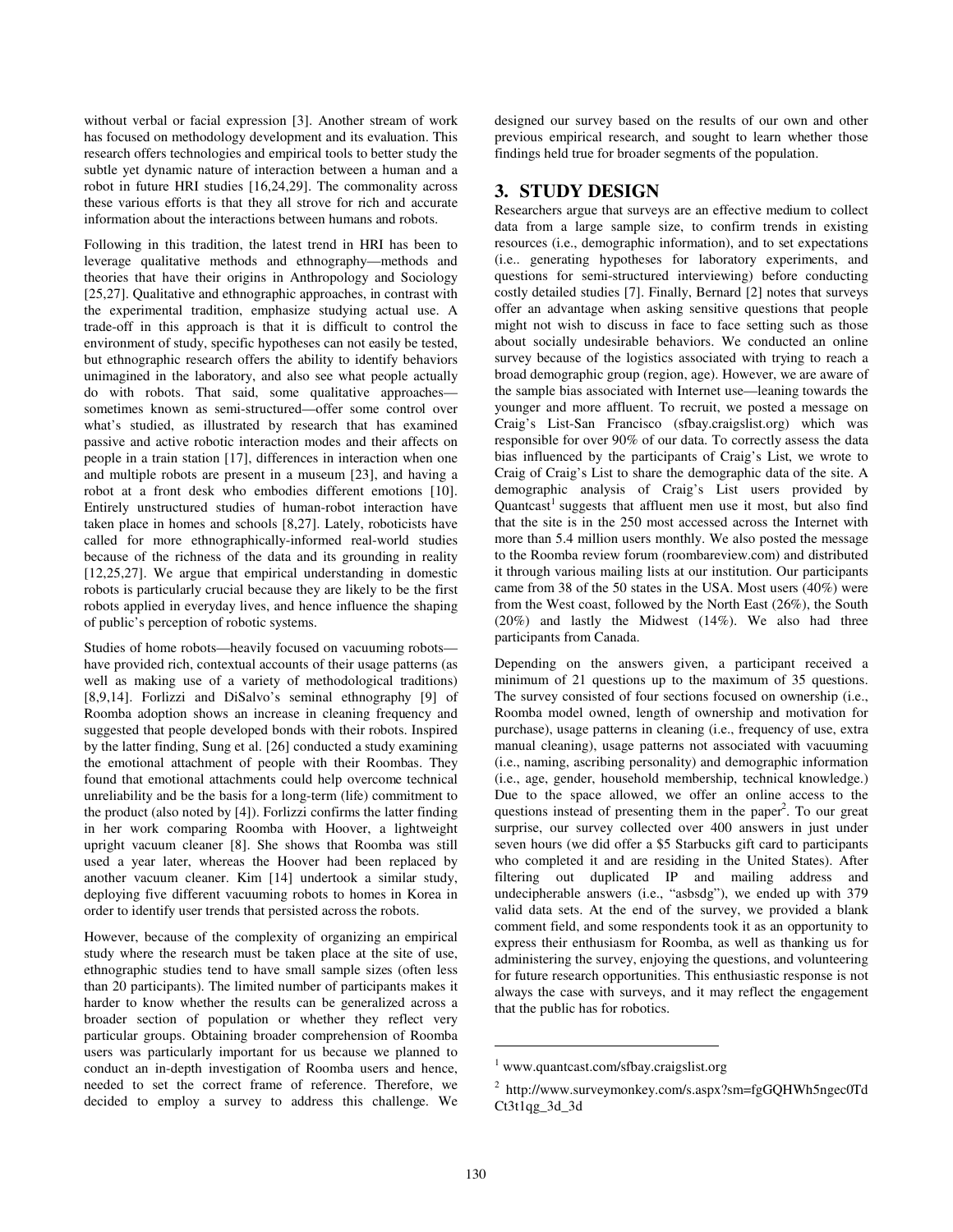For data analysis, we took more of a qualitative approach than quantitative measures. When we designed our study, we sought to obtain insights about qualitative characteristics and broad categories of users. This focus led us to collect more behavioral and qualitative data than scale-based numbers. For instance, based on the findings reported in previous studies, we asked our participants to check the activities that they had done with Roombas such as experimenting, watching for fun, conversing with it and more. The majority of our questions consists of what users have done with Roomba and why. This does not mean that we overlooked the effectiveness of statistical analysis with scalebased data. We also collected numerical data, where necessary, including Roomba satisfaction and cleaning frequency. They became helpful to confirm findings from the previous reports, such as the increase of regular and opportunistic cleaning, and the holding of symbolic and aesthetic value of Roomba [9]. We also sought to determine whether responses to our questions varied by demographics. Taking Roomba's naming practice as an example, we ran statistical analyses (T-tests or analysis of variance— ANOVA) to see whether naming was correlated to gender, age group, technical knowledge or household composition.

#### **4. FINDINGS**

In this section, we first discuss the demographic characteristics of Roomba owners. Then we review purchasing, cleaning, and noncleaning patterns. We conclude by examining an apparent growth in the adoption of Roomba and other domestic robots.

#### **4.1 Demography: Away From Stereotypes**

Rogers [22] argues that determining the actual audience for a product is central—because the lead users play a critical role in fueling the adoption by others, thus ensuring the product's overall success in the marketplace. So, our first question was, who is a typical Roomba user? Vacuuming has long been largely women's work [20,21] (and indeed, within HRI some studies have followed this assumption by recruiting women subjects for vacuuming research [14]) while technological innovation has been associated with men we wondered which audience Roomba would attract: homemakers or technophiles? However, our data suggests that more user profiles may exist than these two stereotypes. Figure 1 shows that our respondents were largely younger and consisted of slightly more women than men.



**Figure 1. Age and Gender Distribution** 

Our respondent profile is somewhat similar in age distribution of Craig's List users, but our participants are younger. Specifically, our Roomba users are mainly people between 18 and 29, with more than half of the people in this group (N=95) being between

the ages of 18 and 24. Surprisingly we did not find any significant differences in cleaning/non-cleaning use patterns related to age.

Our participants were almost equally divided across gender: 194 women and 181 men in total. Further, upon asking whether or not they were the primary users of Roomba, 139 women and 132 men reported that they were, which shows even less distinction between genders. Breaking gender by age (Figure 1), there were more men in their 20's while we saw the opposite in older groups. Given the large portion of men who said that they were responsible for vacuuming with Roomba (the primary user), we wanted to know whether they had been responsible for cleaning prior to Roomba. Of the 89 men who lived with at least one other person, only 27 had been responsible for vacuuming prior to Roomba. We suggest then that Roomba may trigger some swapping of vacuuming practices across genders. Here, we excluded men who lived alone because we assumed that they had to clean by themselves with or without the aid of Roomba.

More than age and gender, the household composition seems to influence Roomba usage patterns. We had 85 participants (23%) who lived alone, 164 participants (43%) who lived with other adults but not children, and 128 households (34%) that included adults and children. Moreover, irrespective of whether they lived with another person or not, half (49.6%, N=188) of our participants owned one or more pets including cats, dogs, parrots, and rabbits. Households with children expressed greater satisfaction with Roomba's performance. We asked each participant to rate their satisfaction with Roomba on a scale from one to seven where one meant "Horrible. I prefer traditional vacuuming" and seven meant "Heavenly. I cannot live without it". The independent variable T-test shows that the participants with children (M=4.93) rated their satisfaction significantly higher than those without children  $(M=4.53, t(374)=2.63, p<0.01)$ . This was supported by the open-ended accounts participants provided, where those with children (and pets) described a variety of activities that their children (and pets) could do with Roomba. We learned that Roomba was used to help children crawl by following it, and that the robot chased pets and also gave them rides (particularly parrots).

Collectively, our Roomba owners had attained high levels of education, with most having an undergraduate degree (N=229) and many having a graduate degree (N=112). Only 35 people have left education after high school. Moreover, many of those with college degrees had their academic training in technical fields. Among the 341 people with college level education, 153 had engineering-related degrees. However, we recognize that not everyone who acquires technical knowledge does so through formal school education. So, in addition to asking about education, we also asked whether people worked in a technical profession, or whether they were a "recreational engineer" with technical hobbies (i.e. amateur radio). Based on answers to these three questions 48% of participants identified as technical (N=182), indicating that a big portion of Roomba users were familiar with technology, and perhaps more so than average. While a large portion of our participants had technical knowledge, about half (43%, N=158) self-identified as being attracted to new technology and gadgets. A smaller number of people (18%, N=66) said they normally did not get attracted to technology but Roomba excited them. Given robots' position in science-fiction narrative, we asked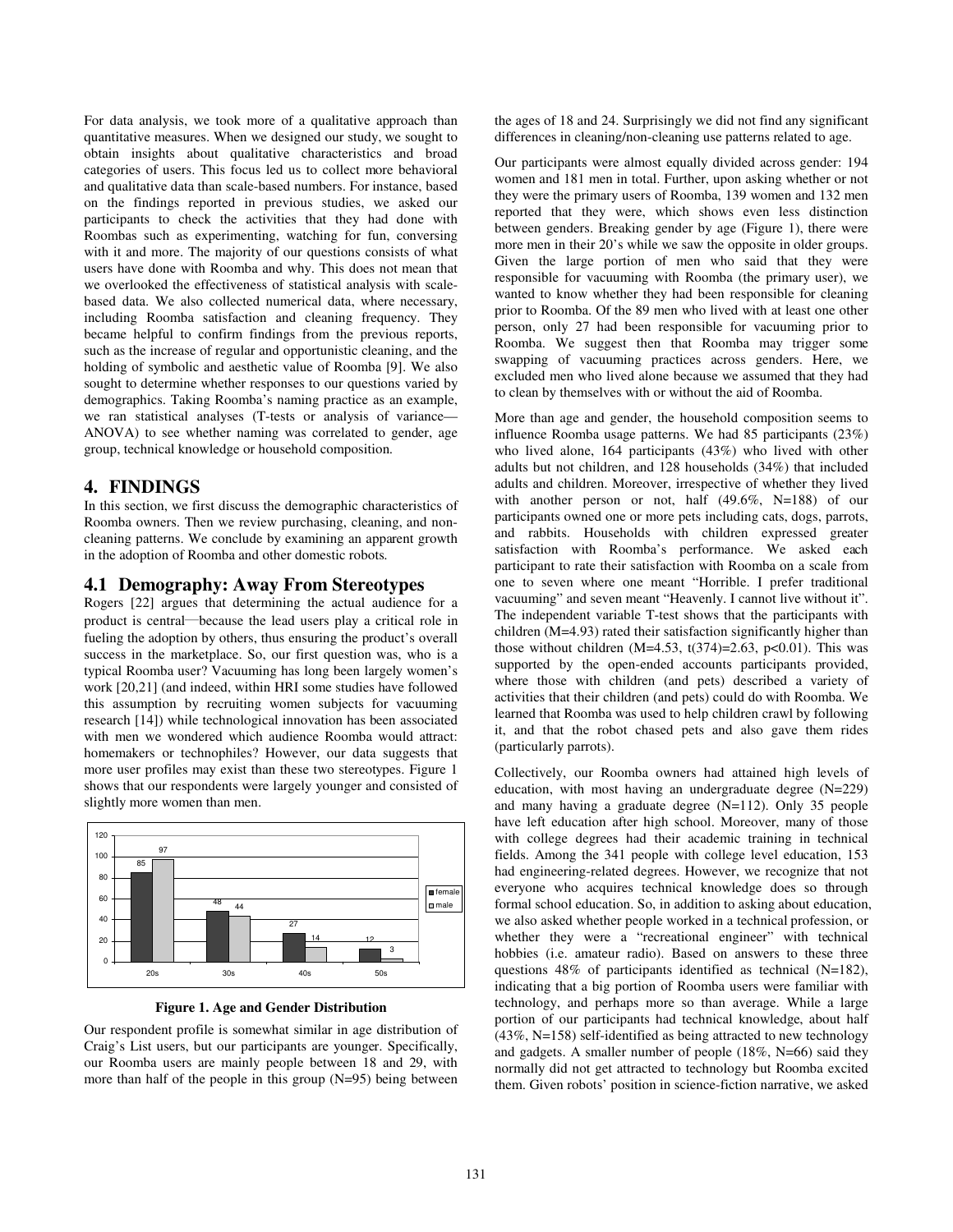whether our respondents enjoyed sci-fi, but very few (20%, N=73) claimed to be fans.

While we had some participants that might fit the demographic profiles of technology enthusiastic and homemaker, we suggest that it would be overly simplistic to reduce Roomba owners to these two profiles. Instead, younger and more technically inclined (which includes more than just technophiles), and living with other people appeared to be more stable demographic profiles. We also think that further work would be needed in exploring these profiles in more detail—including off-Internet sampling.

#### **4.2 Why They Buy and Give: Purchase**

When we asked what motivated people to purchase their first Roomba, we anticipated two responses: people hating vacuuming and wanting to own new technology. While these answers did prevail, we found other explanations (Table 1). Notably, most people responded that they decided to buy after having seen it demonstrated, heard about it, or were given it.

| Purchase motivation for First Roomba (N=379)                            | responses |  |
|-------------------------------------------------------------------------|-----------|--|
| Through my or other's experience (demonstrated,<br>recommended, gifted) | 188       |  |
| Interested in new technology                                            | 173       |  |
| Hate vacuuming                                                          | 171       |  |
| Curiosity                                                               | 152       |  |
| Always wanted to own robots (childhood dream)                           | 79        |  |
| Overwhelming amount of cleaning. Need assistance                        | 63        |  |
| To workaround physical difficulties                                     |           |  |

**Table 1. Motivation for first Roomba ownership** 

One person noted that he decided to purchase Roomba based on the positive comments he read online. Being interested in new technology or curiosity was another large motivator of purchase. Although less popular, some purchased Roomba out of necessity including physical conditions that made cleaning difficult or feeling overwhelmed by the amount of vacuuming. For example, one person told us that she was pregnant and needed help vacuuming. Another person bought it to reduce her asthma by both keeping the house dust free and reducing manual effort. Additionally, several people left comments that price and sales were big factor in their purchase.

Acknowledging the power of social influence (recommendations) in purchase decisions, we wanted to see if that trend continued in subsequent Roomba purchases. We had 71 participants who had multiple Roombas, and Table 2 shows that gifts constituted a popular reason for owning multiple robots. Also, the bond between people and Roomba led to additional purchases.

**Table 2. Motivation for the subsequent Roomba purchase** 

| <b>Purchase motivation for subsequent Roomba</b><br>$(N=71)$                                    | # of<br>responses |  |
|-------------------------------------------------------------------------------------------------|-------------------|--|
| It was a gift                                                                                   |                   |  |
| Loved the first one very much and wanted more.                                                  | 24                |  |
| Need to clean different parts of the home.                                                      | 20                |  |
| Wanted one for cleaning and the other for hacking.                                              | 16                |  |
| My first one broke so purchase another. Then, I<br>fixed my first one and hence owned multiple. |                   |  |

In addition to understanding the motivation for acquiring subsequent Roombas, we also identified how long it took for people to decide on additional units. Among the 71 multiple Roomba owners, 54 participants acquired additional unit(s) within a year of the first purchase. Among them, 11 people had added the robot just in a month. In contrast, only 17 participants reported that they purchased additional ones a year later, including just one person who acquired one after three years.

This data suggests that initial impressions of robots have a strong role in determining further adoption, because people will either buy more for themselves or give it to someone else as a gift. Indeed, 87 people in our survey gave Roomba to someone else as a gift, popularly for winter holidays (Christmas, Hannakah) (N=55), birthdays (N=37), and housewarmings (N=33). Other responses included Valentine's Day, Mother's Day (but not Father's Day), anniversaries, weddings and to our surprise, even a funeral. We also inquired as to the gender of the recipient of their gifts: 41 participants have given Roombas just to women while 39 people have given it to both genders, and just 7 people have gifted it to just men. This data suggests despite the balance of responsibility, as a gift it is perceived to be more useful to women than men. This finding held irrespective of the gender of the giver, both men and women tend to give Roombas to women.

### **4.3 Cleaning: When, How and With What**

We asked three questions to get at changes in cleaning. Participants recorded how often and what time they cleaned before and with Roomba, and whether they did any extra manual vacuuming. The results show that the cleaning frequency increased with Roomba (Table 3). The number of households that cleaned on a daily basis increased (from 22 to 37 households), while those that cleaned monthly or less decreased (from 46 to 22 households). A one-way ANOVA test also supports that there is a change in vacuuming frequency between before and after the use of Roomba (F(4,350)=19.537, p<0.001).

|                    | <b>Before Roomba</b> | <b>With Roomba</b> |  |
|--------------------|----------------------|--------------------|--|
| Cleaning frequency | # of responses       | # of responses     |  |
| Every day          |                      | 37                 |  |

Every other day  $\begin{array}{|c|c|c|c|c|} \hline 54 & 75 \\ \hline \end{array}$ Weekly 159 168 Bi-weekly 70 46<br>bothly or less 46 22

Monthly or less 16

**Table 3. Frequency of cleaning before/after Roomba usage** 

| We also wanted to know whether Roomba influenced what time          |
|---------------------------------------------------------------------|
| people vacuumed, particularly because some units had a              |
| scheduling function. Although we did not identify any statistical   |
| relationship between the scheduling function and the time of        |
| cleaning, participants did describe shifts in vacuuming time due to |
| the use of Roomba in the open-ended question. Before Roomba,        |
| cleaning routines focused on the days that people could spend       |
| time at home: weekends, Friday night, and work-at-home days.        |
| With Roomba, however, participants began to utilize times they      |
| were not at home or they were occupied by other tasks including     |
| while they were at work, children at school, putting children to    |
| bed, or while they or their pets slept.                             |

Although Roomba vacuumed without requiring the presence of householders, many still manually vacuumed. In fact, the majority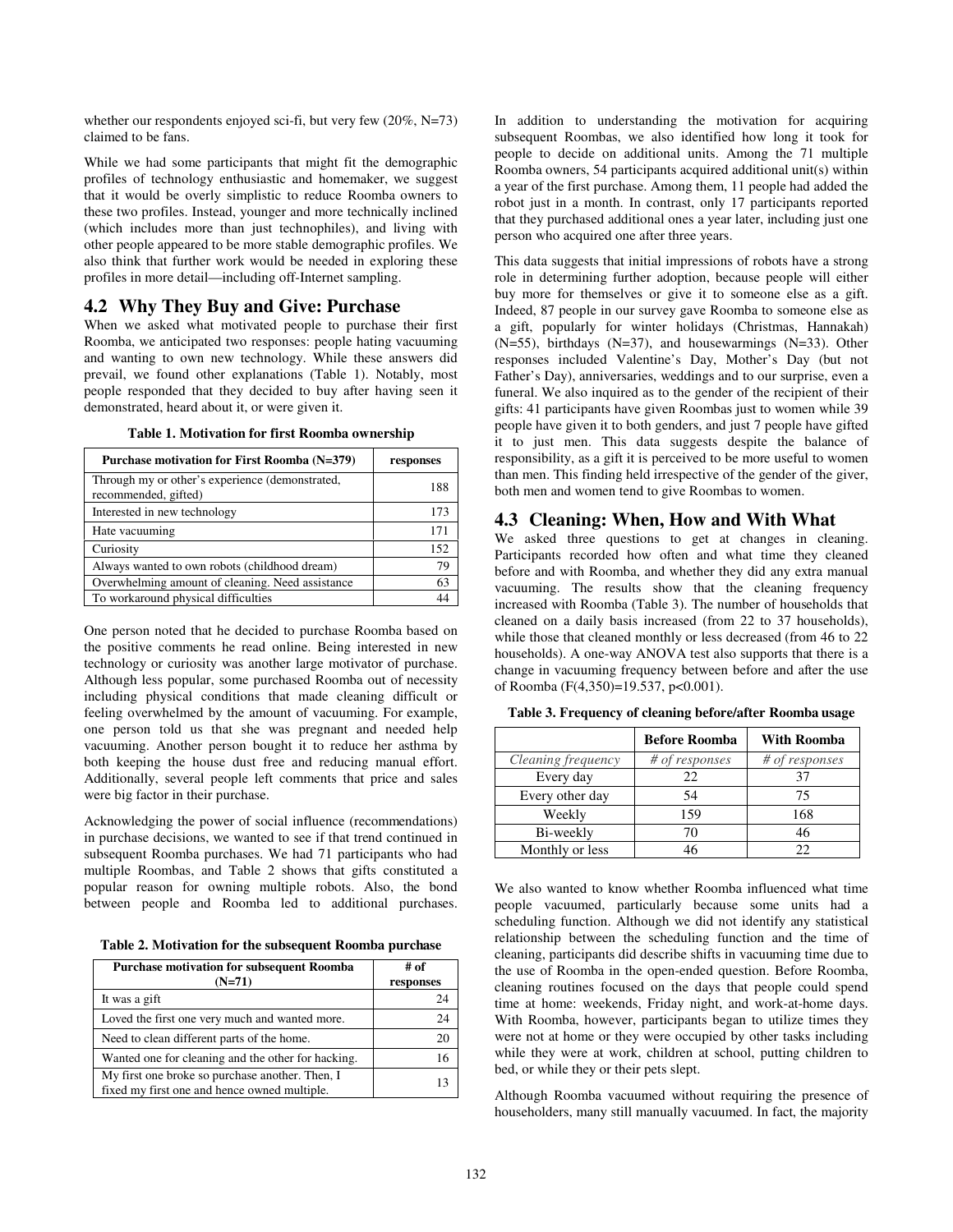of our participants (N=243) reported doing this extra cleaning (Table 4).

| Extra manual vacuuming? | # of responses |  |  |
|-------------------------|----------------|--|--|
| Yes, always.            | 45             |  |  |
| Yes, occasionally.      | 136            |  |  |
| Yes, but rarely.        | 58             |  |  |
| No, never.              | 135            |  |  |

**Table 4. Frequency of extra manual vacuuming** 

When asked why they did extra cleaning and how they did it, our respondents explained that they did it when they wanted a quick or spot-oriented clean, or when they wanted a thorough, deep clean. Quick cleaning involved vacuums, sweepers or hand, and often coincided with guests coming to visit or when a small mess had been made. Deep cleaning involved upright vacuum cleaners in most cases. One participant pointed out that Roomba left fine dust on the carpet, which caused allergies and hence they manually vacuumed on a weekly basis. Homes with pets tended to go through this process more often because they found Roomba suction was insufficient to clear up pet hair and waste. Corners, edges, stairs and cobwebs were cited as other reasons for manual vacuuming. Unfortunately it seems that the more that people have to follow up with manual vacuuming, the less satisfied they are with Roomba. The T-Test result shows that those who did not perform extra cleaning rated their satisfaction with Roomba higher (M=4.96) than those who did additional cleaning (M=4.51,  $t(376)=2.998$ ,  $p<0.004$ ). However, within the group who did extra cleaning, the satisfaction varied depending on how frequently they had to do it. People who rarely did manual cleaning had the highest satisfaction (M=5.13) followed by those who occasionally cleaned manually (M=4.54), while those who always did it recorded lowest satisfaction (M=3.63).

To help Roomba clean, householders made physical modifications to their homes, a process referred to as *roombarization*. Common types of roombarization included clearing up wires, changing furniture layout, and tucking in rug tassel [26]. Our survey data shows that approximately half of our participants (48%, N=180) modified their homes, and most of them (N=127) changed it after they adopted Roomba. Although less reported, we had participants who changed their home before using Roomba for the first time (10%, N=38), or changed their home both before and after adopting Roomba (4%, N=16). Interestingly enough, technical knowledge seemed to pose impact on roombarization. Among the 180 people who roombarized, 101 users self-identified as technical. Changing parts of the home likely existed when technological objects were introduced, but we were surprised that people did this before even knowing what Roomba might need based on seeing it operate in their own home. Also we are unaware of any other technology that has a specific name for this type of work, however, the creation of roombarization is one of the many unique aspects of Roomba adoption that we discuss next.

## **4.4 Why They Name…: Roomba Culture**

Previous studies of Roomba [8,9,26] report a variety of intriguing non-cleaning activities associated with Roomba including, but not limited to, naming, ascribing personality and gender. Questions remain though about how common these activities are across Roomba owners. Our survey took 9 of those activities (table 5) and asked people to check the ones they had done. Table 5 shows

each activity, and the number of people who had done it. Based on the result, we hypothesize that more popular activities require less work. For hacking Roomba as an example, which required sufficient effort to be successful, only 6% had undertaken this activity even though half of our participants had technical knowledge and interest. In the open-ended section of the survey, participants described hacking as including mounting cameras and TV screens, and adding height sensors to stop Roomba from getting stuck in low spaces. However, more people (40%) reported to have played or casually experimented with their robot including kicking it, placing dirt in front of it, and chasing pets with it. Some experiments required more creativity and work, such as creating mirror wall to interrupt Roomba's sensing ability and building a race track to compete with neighbor's Roomba.

**Table 5. Non-Cleaning Roomba Activities** 

| <b>Activity Type</b>            | # of responses |  |  |
|---------------------------------|----------------|--|--|
| Watch Roomba running for fun    | 276            |  |  |
| Give a demonstration to others  | 217            |  |  |
| Play and experiment             | 141            |  |  |
| Ascribe a gender to Roomba      | 135            |  |  |
| Name Roomba                     | 87             |  |  |
| Ascribe a personality to Roomba | 44             |  |  |
| Talk to Roomba (praise, greet)  | 42             |  |  |
| Buy costume (dress up)          | 43             |  |  |
| Hack the internal system        | 21             |  |  |

Additionally, we looked at how many people treated Roomba as a living social being, which included activities such as buying costumes, naming, and ascribing gender and personality. Overall, respondents had relatively low rates of treating Roomba as a living entity. Giving Roomba gender was most common, and in contrast to our previous study where all participants referred to Roomba as male [26], the survey showed that people were equally likely to refer to it as he  $(N=50)$  or she  $(N=49)$  and some used both genders (N=33). Our statistical analysis returns no significant relation between the gender of the owner and the gender that they ascribe to their Roomba.

In our survey, 46 men and 41 women reported naming their Roombas. And 34 of them were multiple Roomba owners, to whom we asked if they named all or some of their robots, to learn whether it was an established practice within their home. Except for two owners, the multiple Roomba households named all of their robots. We also asked for the names respondents gave to their Roombas. Most commonly, the robots were given a human name such as Sarah, Alex, Joe, and Veronica. Other names were wordplays on the word "Roomba": Roomie, Roomby and Ruby. We saw these names across multiple households. We also saw names related to cleaning activities including hydro-and-oxy, cleaner winner, Super Downy (a laundry product in U.S.), Floorence, and dirt demon. Additionally, we had robot-centered names such as Darth Roomba, bot, and robotina. Finally, some drew inspiration from the physical shape of Roomba, such as trilobite (also happens to be the name of Electrolux's vacuuming robot), petite, and pancakes. We asked our participants when they named their Roomba, before or after purchasing it.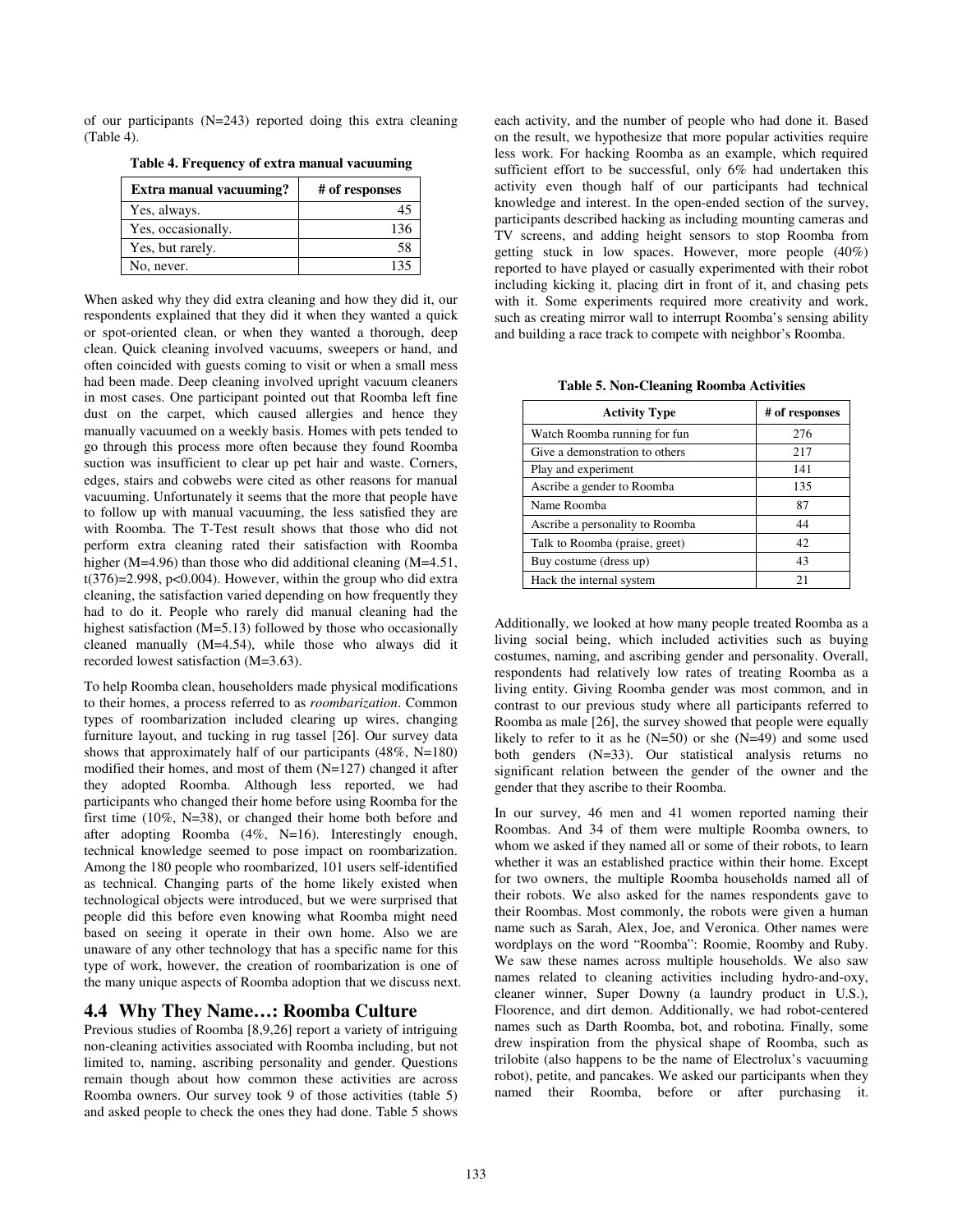Overwhelmingly, 83% (N=65) named their robot after they acquired it.

Ascribing personality was interesting because not everyone described it positively. Indeed, personalities included silly, temperamental, flirty, and stubborn. Also people compared Roomba's personality to humans or animals, saying for example "doesn't listen to me... like a man.", "it's just a little crazy thing. It is kind of like me", and "naughty two year old". Furthermore, we learned that people theorized about Roomba's intentions based on its behavior, for example saying that it favored a particular spot in the home. Occasionally, participants reported that Roomba tried to communicate to people or to other Roombas. One interesting question we wanted to know more was whether these users who perceived Roomba in such an animate way would also talk to and dress their vacuum. However, we could not identify any statistical relationship between ascribing personality, and talking with or purchasing costumes for Roomba. Indeed, among the 42 people who reported talking to or greeting their Roomba, only 18 said that the ascribed personality to Roomba. Further, of the 43 people who bought costumes for Roomba, only eight thought it had personality. Also, naming and ascribing gender do not correlate with whether someone thinks Roomba has a personality. However, the personality does seem to be correlated to pet ownerships. Participants with pets tended to ascribe personalities (33 among 188 pet owners) more frequently than those who didn't (11 among 185 non-pet owners) according to the T-test result  $(t(373)=3.54, p<0.001)$ .

Although the people who engaged in non-cleaning Roomba activities were the minority (around 20%), they had significantly higher rates of satisfaction with the product than those who did not. For example, people who named their Roomba showed higher satisfaction (M=4.99) than who didn't (M=4.57,  $t(371)=2.476$ ,  $p<.015$ ). Similar trends appeared on those who ascribed gender and personality. Roomba owners who ascribed gender showed higher satisfaction (M=4.91) than who did not  $(M=4.53, t(376)=2.579, p<.011)$ . Finally, those who ascribed personality to Roomba expressed more satisfaction (M=5.16) than those who did not  $(M=4.60, t(375)=2.538, p<0.13)$ . It was not possible within our study to explain whether people showed higher satisfaction because of these activities, or vice versa. Yet, we suggest that non-cleaning activities, probably those perceived as least important in the design of a domestic robot, appear to make a vast difference to the human-robot experience.

### **4.5 Why they Keep Buying: More Robots**

Positive experiences reported by Roomba users [8,9,26] accompanied by encouraging projections from industry organizations [28] collectively suggest that there is a market for domestic robots, and that it will continue to grow. Our survey data also suggests that this optimistic growth trend is plausible, but adds two additional points. First, we saw that many of our participants had become Roomba owners in the last year, and second, that adoption of a robot led to the adoption of others.

As shown in Figure 2, the majority of our participants have become Roomba users recently: owners for less than a year. Looking at the data closely, more respondents reported purchasing their Roomba less than a month ago than those who had owned their robot for 1-2 years. Given that Roomba has only been

manufactured and sold since 2002, our data suggests that more users are buying them each year, and suggests a growth curve.



**Figure 2. Length of ownership since the first Roomba** 

Our Roomba owners also tended to own other types of robots which they purchased for both utilitarian and entertainment purposes. Table 6 shows that approximately half (44%, N=165) of our participants owned at least one additional robot they used in home. We were surprised to find 11 people who owned Dressman™, the ironing robot that has just become available in the United States and has a retail price of over \$1000 US (also sold for over 900 $\epsilon$ ), and 13 people who owned Paro, a baby seal robot that was originally designed for nursing environment [18].

**Table 6. Additional robots owned by Roomba users** 

| <b>Types of Robots</b>                          | # of Units |
|-------------------------------------------------|------------|
| Scooba <sup>™</sup> (mopping)                   | 37         |
| Robomower™ (lawn mowing)                        | 47         |
| Dirt Dog™ (garage cleaning)                     | 27         |
| $AIBOTM$ (toy dog)                              | 25         |
| Dressman <sup>™</sup> (ironing)                 |            |
| Paro <sup>⊤M</sup> (nursing)                    | 13         |
| Other robotic vacuum cleaners                   | 3          |
| Humanoid robot toys ( <i>i.e.</i> , Robosapien) |            |

**Table 7. Total number of other robots owned beside Roomba** 

| # of<br>robots | robot | 0<br>robot | o<br>robot | robot | ა<br>robot | robot | robot |
|----------------|-------|------------|------------|-------|------------|-------|-------|
| # of<br>owner  | 132   | 20         | 6          | 3     | 2          |       |       |

Some of our participants owned multiple types of robots beside Roomba as indicated by Table 7. Most people (N=132) owned one additional type of robot beside Roomba. However, some recorded that they owned more than five types of robots as listed in Table 6. One person in particular, who was only 19-year-old, reported owning every robot in Table 6 except for other robotic vacuum cleaner. We followed up with him via email to confirm that he had typed the correct data in. He explained to us that he had purchased Scooba on his own, but received all the other robots as gifts for his birthday, graduation and other occasions. While he represented the very extreme, generally our data suggest that adoption of domestic robots is on the rise, which in turn implies that it is timely to understand who the adopters are, and what draws them to the product, and their experiences with it.

In summary, our survey findings show a variety of usage patterns that Roomba owners appear to exhibit. We learned that the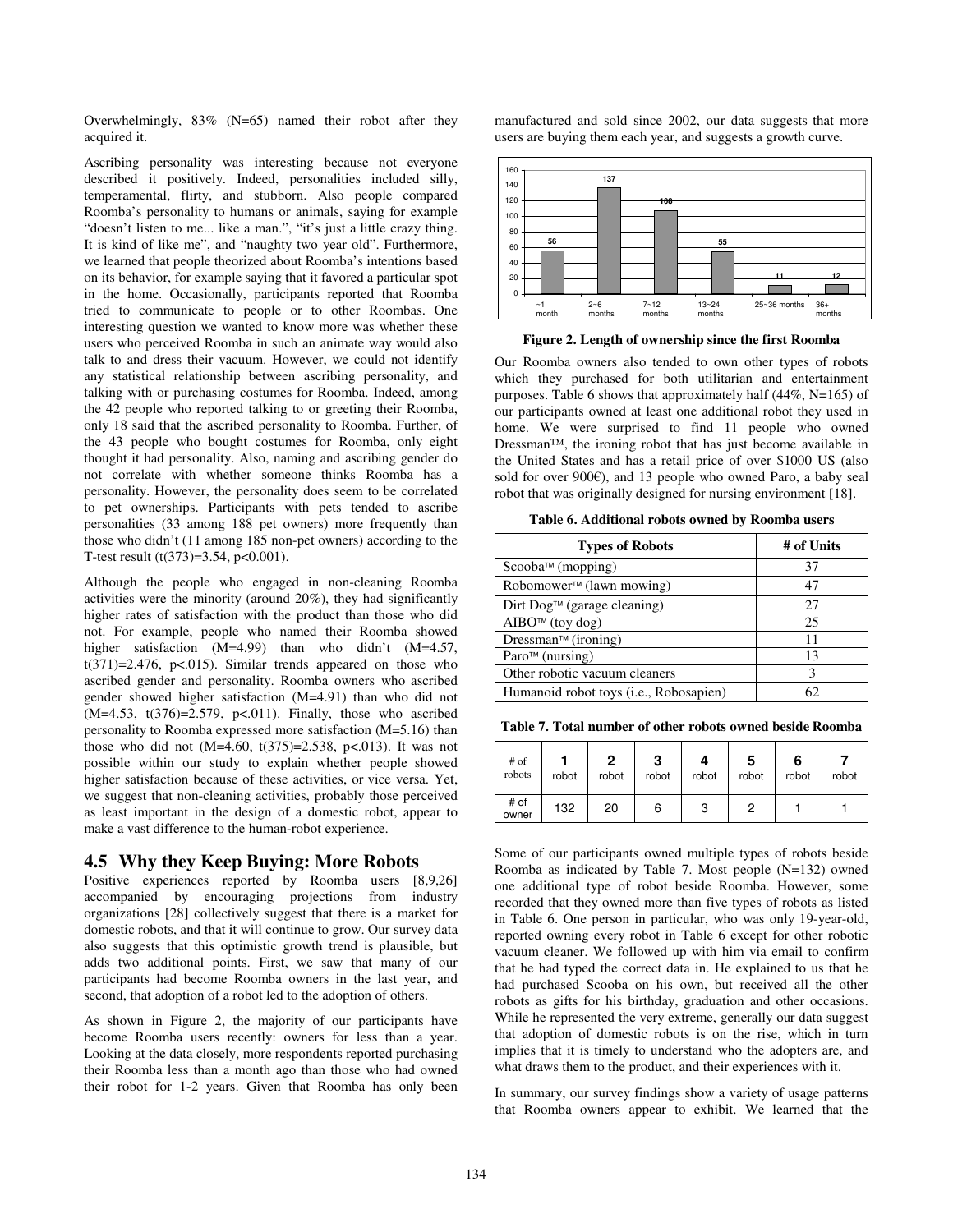demographics of Roomba owners may extend well beyond homemakers and technophiles, unpacking these profiles may help us to understand the lure of domestic robots. One aspect of the Roomba owner that seems important, because it was common, is the fact that most people valued their own and others' experiences with Roomba when making their purchase. Again, we think that this merits more attention, such as "does word of mouth recommendations apply to other robots as well?" We also learned that once Roomba entered the home, it changed the dynamics of owners' cleaning cultures by increasing the frequency, shifting the routine time, and causing physical modifications of the home environment. Roomba also inspired non-cleaning patterns in some of our respondents. Coincidently, they were most pleased with their human-robot experience and tended to be name, give gender and personality to their robotic floor vacuum cleaners. Finally, ownership appeared to be rising, and once one type of robotic product was owned, others seemed to follow.

### **5. DISCUSSIONS AND FUTURE WORK**

Five years have passed since Roomba was first introduced to the market and anecdotal reports state more than two million users have adopted it worldwide. As Norman emphasizes that the user experience, appearance and quality of the product gets increasingly important as it matures [19], we argue that it is a timely subject to take a closer look at who the robot users are and how they employ it in their domestic space. Our survey specifically addressed the following three issues: unveiling demographic profile, reporting generalizable trends of Roomba usage and confirming the growth of domestic robots.

First of all, we took a step toward revealing demographic characteristics of Roomba users. Within the extent of our survey data, we identified that Roomba users were younger (largely in their 20's) with higher education and technical knowledge. This description could suggest that they were technophiles and dominantly men, but we found many women owners were primary users too. Our participants also told us that many of them were not technophiles, or interested in science fiction, which leads us to speculate that they are not as enthusiastic as stereotypes about robotic ownership might suggest. Usage patterns among our respondents seemed to be somewhat influenced by who they live with (i.e., children and pets) rather who they are (i.e., their gender or interest in technology). Homes with children and pets reported more engaged with robot, including having it play with children or chase their pets. We even identified that having pets seemed to be related with the tendency to ascribe personalities to robots.

Second of all, we re-confirmed and expanded on the findings reported from other ethnographic studies of Roomba usage. Forlizzi and DiSalvo [9] identified that the use of Roomba increased cleaning frequency. Our survey mirrors this increase by presenting that more people cleaned on a daily basis after adopting Roomba. They also found that people valued Roomba for freeing them to perform other tasks [9], which we saw in our data through the descriptions of what people did while Roomba is vacuuming, such as working in their office and putting children to bed. Like other studies [8,9,26], we saw that people not only utilize the robot for its intended purpose of cleaning, but also they adopt it in other ways through naming it, playing with it, giving it a personality and gender. However, our survey additionally indicates that these activities do not appear uniformly across all

users. Nevertheless, our data begins to shed some light on how these non-cleaning activities help to build the bond between a Roomba and their owners. They showed significantly higher satisfaction than those users who did not engage in such activities. This implicates that researchers should consider a holistic user experience even when designing task-oriented appliances because it can make a powerful and positive impact on the human-robot experience.

Finally, our study suggests that the number of people who own a robot has grown rapidly in recent years, having purchased numerous types of domestic robots for vacuuming, mopping, entertaining and other household activities. About half of our study participants have owned at least one robot in the home, in addition to Roomba. We argue that those who engender positive user experience with their first robot tend to employ more in the future. We support this argument by presenting how Roomba owners acquired additional robot. They either bought more units based on their first experience, or received it as a gift based on someone else's positive experience. This implies how robots get introduced to our home is critical (as also noted by [9]) in determining the future adoption of robotic products. Also, we suggest that perhaps the best way to migrate robotic technologies into the home is to find people who already have domestic robots and then encouraging them to take up new types of systems and recommend the robots to their friends and family.

While our survey revealed some aspects about robot users and their usage patterns, much more remain unknown. Firstly, further work is needed to understand precise portrayal of domestic robot users because our data may be biased by the users of the Internet and Craig's List. To minimize the bias, we first turned to Craig of Craig's List for sharing the demographic profile of the site. Also, we carefully examined if any of our data is influenced by a specific age group by running variance analysis. Within our analysis, we did not identify any user characteristic such as giving Roomba as a gift and using it on a daily basis be impacted by a specific age group. Yet, to make these findings more credible, it is critical to enlarge the range of survey by employing offline users with broader age groups. Continuing this effort, we propose an indepth interview with people who adopted various types of domestic robots (like those who own more than five types of robots in the home) to further investigate what led them to own multiple robots and how they interact with them. This study will help expand our knowledge on domestic use of robots beyond cleaning practices. Lastly and critically, we need to learn from people who have abandoned using Roomba. By hearing from both users who have successfully adopted and who have given up, we will be able to complete our understanding of how householders truly respond to the robots in their home.

## **6. CONCLUSIONS**

In this paper, we presented findings from an online survey of 379 Roomba users. Our survey focused on demographics and use patterns (cleaning and non-cleaning), and allowed us to learn whether results from previous research were more broadly applicable across the Roomba owner community. Additionally, we identified some promising directions for future research. Although our study results may have been influenced by our recruitment strategy, we remain positive that the survey has value